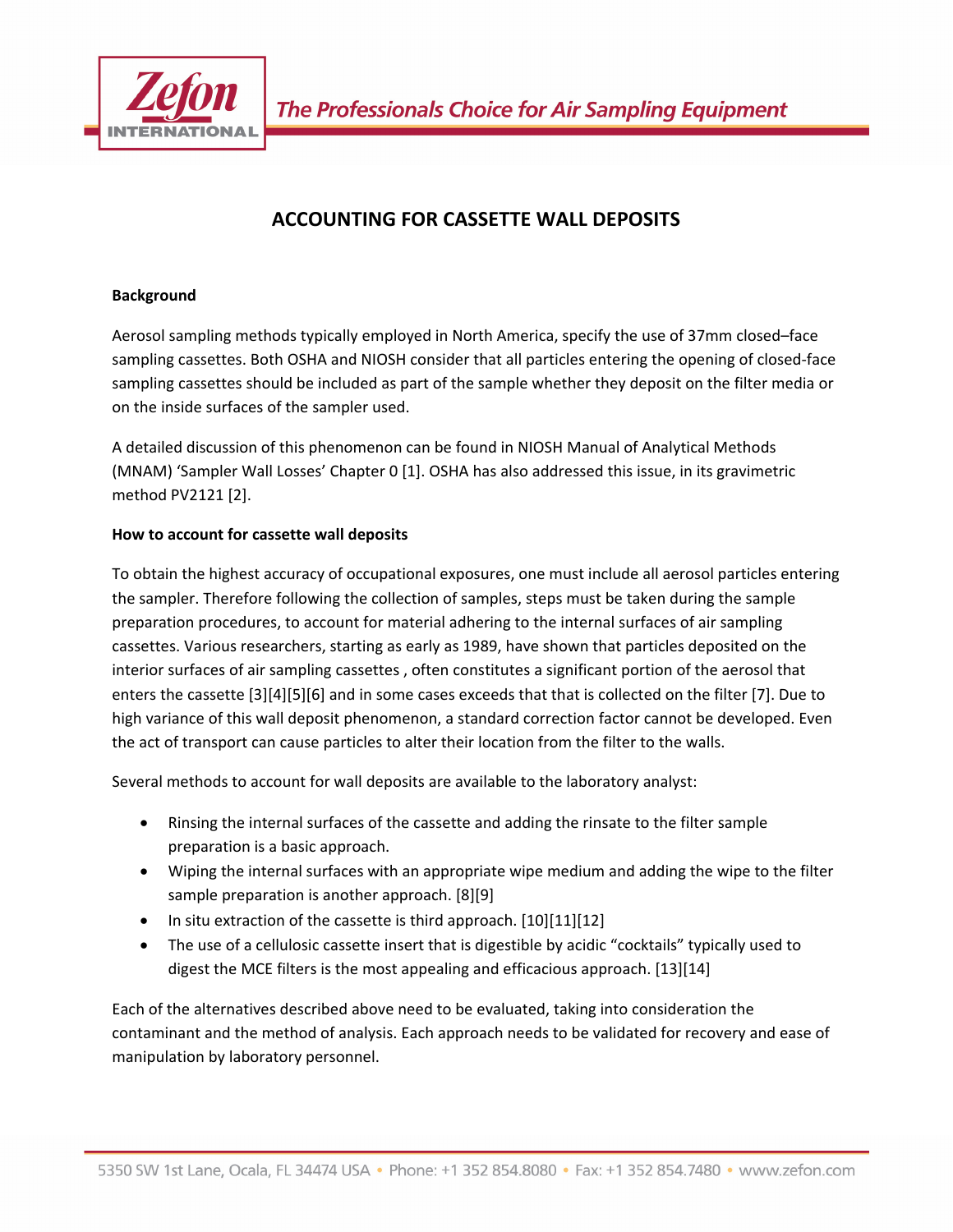#### **The Zefon Solu‐Sert™ Solution**

The Zefon Solu‐Sert™ filter capsule is a self‐contained filter "cassette capsule" that captures all particles collected by a filter cassette. It consists of an MCE filter membrane sealed to a cellulose shell to create the capsule. This capsule is then inserted into a Zefon 2‐Piece filter cassette with a support pad as a complete unit. After sampling the entire capsule is removed, digested in an acid solution, and then analysis performed. This process eliminates the need to



rinse or wipe the cassette interior to account for "wall deposits" and makes it ideal for performing airborne metals analysis.

#### **Benefits**

- Recommended by NIOSH as a viable method of accounting for cassette wall deposits.
- All particulate entering the cassette is collected and captured within the filter insert.
- Easier to process in the laboratory than rinsing or wiping cassette walls.
- Lightweight design keeps the content of cellulose acetate plastic used low, contributing to less background and improved limit of detection.
- More reliable than rinsing internal cassette walls [8]
- Less time consuming than wiping. Studies have shown it can sometimes take more than 1 wipe to effectively account for the entire sample.

## **FAQ**

**Q1.** Why should I be concerned about cassette wall deposits?

**A1.** Studies have shown that a significant portion of the sample collection may be adhering to the walls of a cassette. By not including the deposits on the cassette walls in your sample results, your sample results are being under reported. In a typical 37mm 2‐Piece cassette, up to 32% of the sample may be adhering to the wall. In a 37mm 3‐Piece cassette this number increases to up to 55%. References to numerous studies supporting this are included at the end of this document.

**Q2.** Is inclusion of cassette wall deposits a recommendation, or an enforceable requirement?

**A2.** As of August 2013, this varies by agency, however it is projected that in due time all agencies will make it mandatory as standards get updated. NIOSH has begun by publically making this a recommendation, and has indicated they are starting the process of revising the 30+ methods affected by this recommendation. For sampling to OSHA standards compliance, accounting for cassette wall deposits is already mandatory for metals analysis. Standards agencies ASTM and ISO are also in the process of adding this requirement to their standards.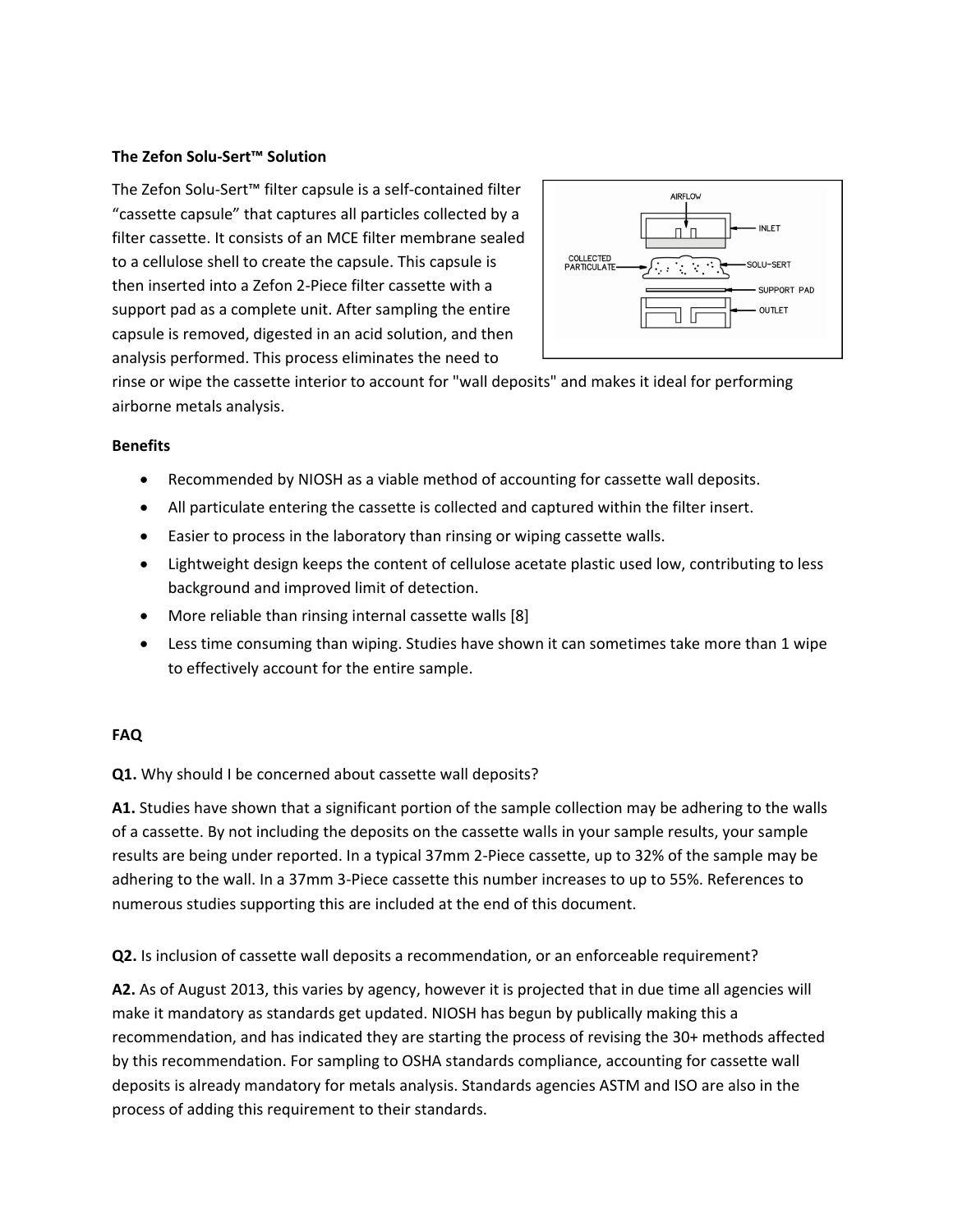**Q3.** Why should I consider using the Solu-Sert over some of the other methods available to account for wall deposits, such as wiping or rinsing?

**A3.** Wiping and rinsing are certainly options. However rinsing in particular has shown to not be very effective and publicly stated so by OSHA[8]. This forces laboratories who choose to use the rinse the burden of demonstrating its effectiveness. Wiping the cassette interior is also an option. In some cases it can take more than 1 wipe to collect the majority of the deposits. What Solu-sert offers to a lab is time, a process that eliminates the human error variable of improper technique, and a process that works without having to demonstrate its effectiveness. The amount of time to prepare a Solu-Sert is substantially less than wiping or rinsing. It's a better method that takes less time.

**Q5.** Can the Solu‐Sert be used for gravimetric sampling?

**A5.** No. The Solu‐Sert™ shell is manufactured from a cellulose acetate material that is very hydroscopic. Thus weight reproducibility would be problematic. Zefon has a different cassette capsule made from PVC called Gravi‐Sert. It is specifically designed for gravimetric analysis.

**Q6.** Why is the shell of the Solu‐Sert so lightweight?

**A6.** This is by design. Use of the smallest amount of material possible is ideal for this purpose. It keeps any potential analysis interference to a minimum and allows the limit of detection for nearly all elements to be extremely low.

**Q7.** Which NIOSH methods can be used with Solu‐Sert?

| Contaminant   | <b>NIOSH Method</b> |
|---------------|---------------------|
| Aluminum      | 7013                |
| Arsenic       | 7900                |
| <b>Barium</b> | 7046                |
| Beryllium     | 7102                |
| Cadmium       | 7048                |
| Chromium      | 7024                |
| Cobalt        | 7027                |
| Copper        | 7029                |
| Elements      | 7300, 7301 & 7303   |
| Lead          | 7082 & 7105+        |
| Tungsten      | 7074                |
| Zinc          | 7030                |

†= Blanks may have to be determined prior to analysis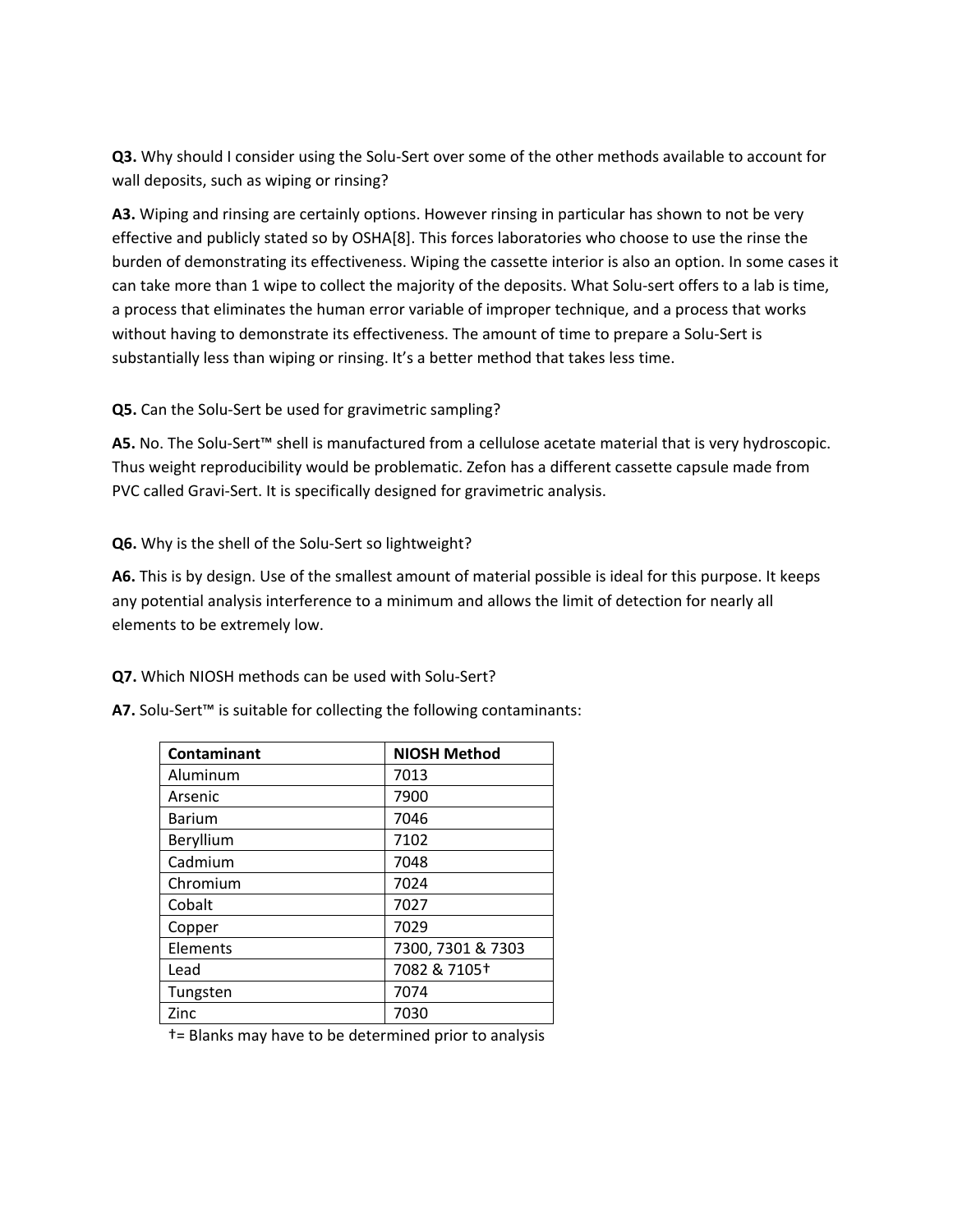## **Q8.** What type of background metal content is typical on a Solu‐Sert?

**A8.** Solu‐Serts have been shown to exhibit background levels at or below the detection limit of 25 elements. Measurable background levels of Ca, Mg and P, have been detected, however these levels are not significant in relation to the exposure limit for e.g., Ca,  $(OH)_2$ , MgO or  $H_3PO_4$ .

Actual levels may vary slightly from lot to lot of material. As part of a normal laboratory quality program laboratories must validate background levels of each lot they intend to use. To assist laboratories with this, Zefon purchases raw materials in large lots to help maintain consistency over long periods of time. In addition, laboratories who wish to purchase in quantities of 1,000 unit or more, Zefon will arrange to build the entire shipment from the same raw lots of filter membrane and shell material for the entire order. Please contact your Zefon salesperson to discuss this if interested.

# **Q9**. Why can't I use a capsule made from PVC?

**A9**. A PVC capsule is not suitable for the acid digestion required for analysis. You can digest a PVC filter, but the shell will not be digested.

## References

[1] Baron, P.A.: Factors affecting aerosol sampling NIOSH Manual of Analytical Methods (Chapter O) Cincinnati OH NIOSH 2003

[2] OSHA method PV2121. Sampling and Analytical Methods Sandy, UT OSHA 2003 www.osha.gov/dts/sltc/methods

[3] Demange, M., J.C. Gendre, B. Herve‐Bazin, B. Carton and A. Peltier: Aerosol evaluation difficulties due to particle deposition on filter holder inner walls. Ann. Occup. Hyg. 34: 399‐403 (1990)

[4] Demange, M., P. Gorner, .M.Elcabache and R. Wrobel: Field comparison of 37mm CFC and IOM samplers. Appl. Occup. Environ. Hyg. 17:200‐208 (2002)

[5] Dobson, L.,L. Reichmann and D. Popp: Evaluation of quartz residue on cassette interiors of AIHA proficiency samples. J. ASTM Int .2(4); DOI; 10.1520/JAI12229(2005)

[6] Puskar, M.A., J.M. Harkins, J.D. Moomey and L.H. Hecker: Internal wall losses of pharmaceutical dusts during closed face 37mm polystyrene cassette sampling, Am. Ind. Hyg. Assoc. J. 52: 280‐286 (1991)

[7] Harper, M., and M. Demange: Concerning sampler losses in the chemical analysis of airborne metals. J. Occup. Environ Hyg. 4 D81‐D86 (2007)

[8] Hendricks, W.,F. Stones, and D. Lilquist: On wiping the interior walls of 37mm CFC's An OSHA perspective. J. Occup Environ. Hyg 6, 732‐34 (2009)